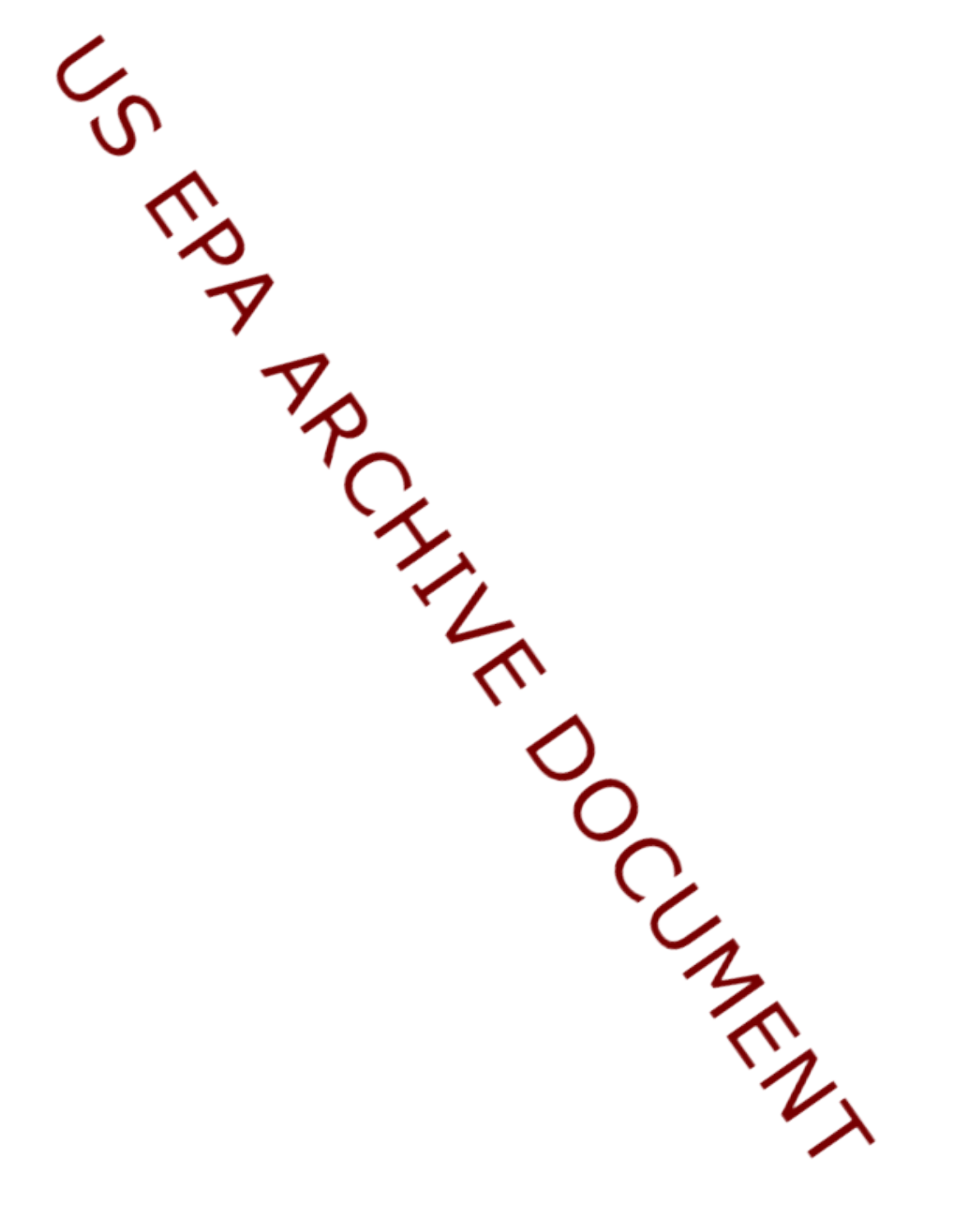# **Consumer Factsheet on: ORTHO-DICHLOROBENZENE (o-DCB)**

# [List of Contaminants](http://www.epa.gov/safewater/hfacts.html)

## As part of the Drinking Water and Health pages, this fact sheet is part of a larger publication: **National Primary Drinking Water Regulations**

 States Environmental Protection Agency (EPA). This is a factsheet about a chemical that may be found in some public or private drinking water supplies. It may cause health problems if found in amounts greater than the health standard set by the United

## **What is o-DCB and how is it used?**

Ortho-dichlorobenzene, (o-DCB) is a colorless organic liquid with a pleasant, aromatic odor. The greatest use of o-dichlorobenzene is as a chemical intermediate for making agricultural chemicals, primarily herbicides. Other present and past uses include: solvent for waxes, gums, resins, wood preservatives, paints; insecticide for termites and borers; in making dyes; as a coolant, deodorizer, degreaser.

 The list of trade names given below may help you find out whether you are using this chemical at home or work.

#### **Trade Names and Synonyms:**

ortho-Dichlorobenzol **Dilantin** Dowtherm E Chloroben Dilatin DB

#### **Why is o-DCB being Regulated?**

 In 1974, Congress passed the Safe Drinking Water Act. This law requires EPA to determine safe levels of based solely on possible health risks and exposure, are called Maximum Contaminant Level Goals. chemicals in drinking water which do or may cause health problems. These non-enforceable levels,

 protection would not cause any of the potential health problems described below. The MCLG for o-DCB has been set at 0.6 parts per million (ppm) because EPA believes this level of

 Based on this MCLG, EPA has set an enforceable standard called a Maximum Contaminant Level (MCL). MCLs are set as close to the MCLGs as possible, considering the ability of public water systems to detect and remove contaminants using suitable treatment technologies.

 it occur in drinking water. The MCL has been set at 0.6 ppm because EPA believes, given present technology and resources, this is the lowest level to which water systems can reasonably be required to remove this contaminant should

These drinking water standards and the regulations for ensuring these standards are met, are called National Primary Drinking Water Regulations. All public water supplies must abide by these regulations.

#### **What are the Health Effects?**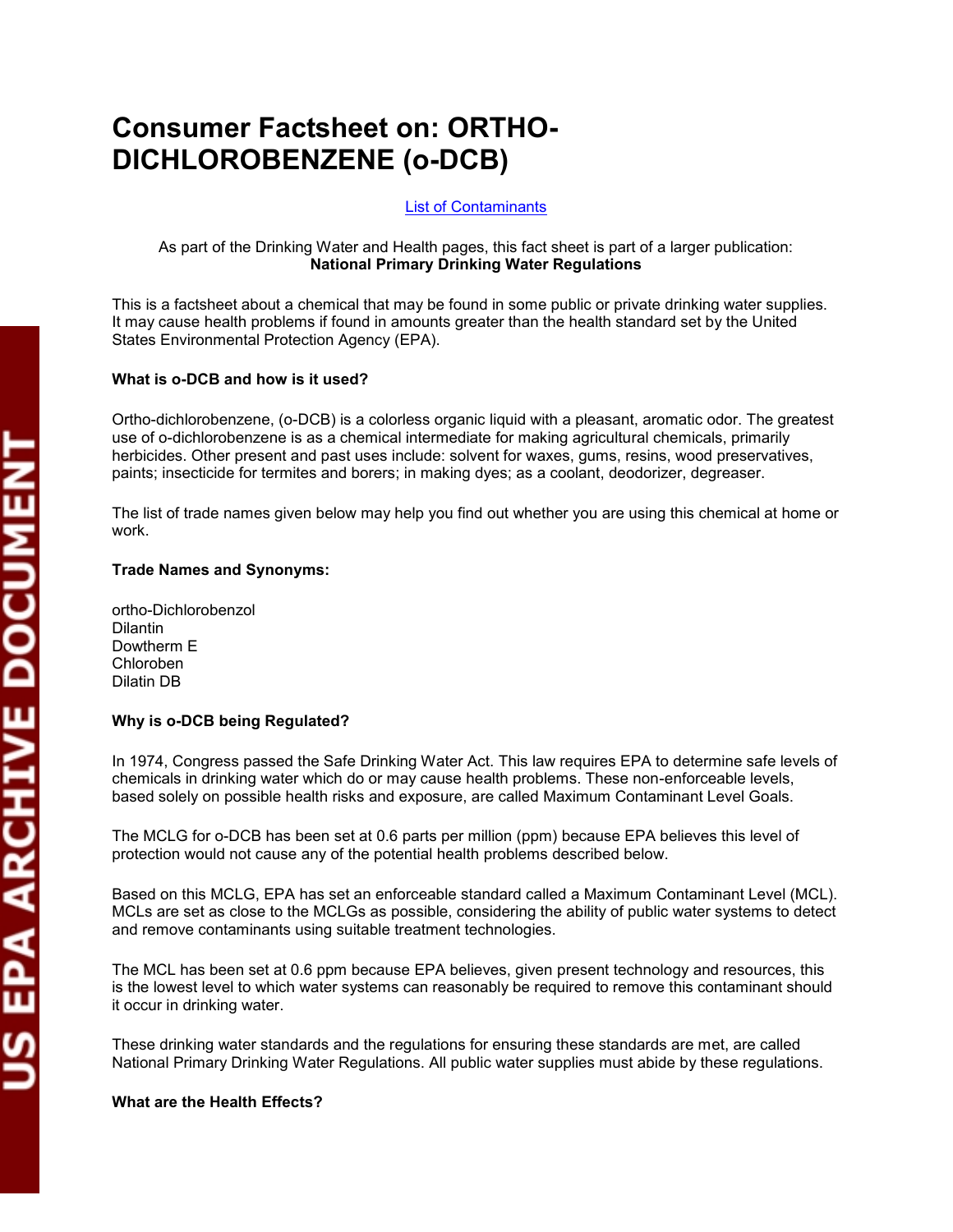Short-term: o-DCB is not known to cause any health problems when people are exposed to it at levels above the MCL for relatively short periods of time.

Long-term: o-DCB has the potential to cause the following effects from a lifetime exposure at levels above the MCL: damage to the nervous system, liver, kidneys and blood cells.

#### **How much o-DCB is produced and released to the environment?**

Production of o-DCB was estimated at 43 million lbs. in 1991. Its use in manufacturing and solvents may be significant sources of discharges into water. Dichlorobenzenes also enter water systems from the use of o-DCB as a deodorant in industrial wastewater treatment. Chemical waste dump leachates and industrial wastewater are the major source of pollution of dichlorobenzenes to Lake Ontario.

 From 1987 to 1993, according to the Toxic Release Inventory, o-DCB releases to land and water totalled 248 million lbs., mostly to land. These releases were primarily form organic chemical manufacturing industries. The largest releases occurred in New Jersey.

#### **What happens to o-DCB when it is released to the environment?**

 leaching can occur. It will evaporate from soil or surface water and will be broken down by microbes. o- DCB is likely to accumulate in fish and other aquatic life. If released to soil, o-DCB can bind to soil particles. However, its detection in groundwater indicates that

#### **How will o-DCB be Detected in and Removed from My Drinking Water?**

 supplier to collect water samples every 3 months for one year and analyze them to find out if o-DCB is contaminant. The regulation for o-DCB became effective in 1992. Between 1993 and 1995, EPA required your water present above 0.5 ppb. If it is present above this level, the system must continue to monitor this

 Packed Tower Aeration. If contaminant levels are found to be consistently above the MCL, your water supplier must take steps to reduce the amount of o-DCB so that it is consistently below that level. The following treatment methods have been approved by EPA for removing o-DCB: Granular activated charcoal in combination with

#### **How will I know if o-DCB is in my drinking water?**

 required to prevent serious risks to public health. If the levels of o-DCB exceed the MCL, 0.6 ppm, the system must notify the public via newspapers, radio, TV and other means. Additional actions, such as providing alternative drinking water supplies, may be

#### **Drinking Water Standards:**

Mclg: 0.6 ppm

Mcl: 0.6 ppm

# **o-DCB Releases to Water and Land, 1987 to 1993 (in pounds): Water Land**

 **Top Five States \* TOTALS (in pounds) 75,967 171,663**  NJ 19,602 165,661